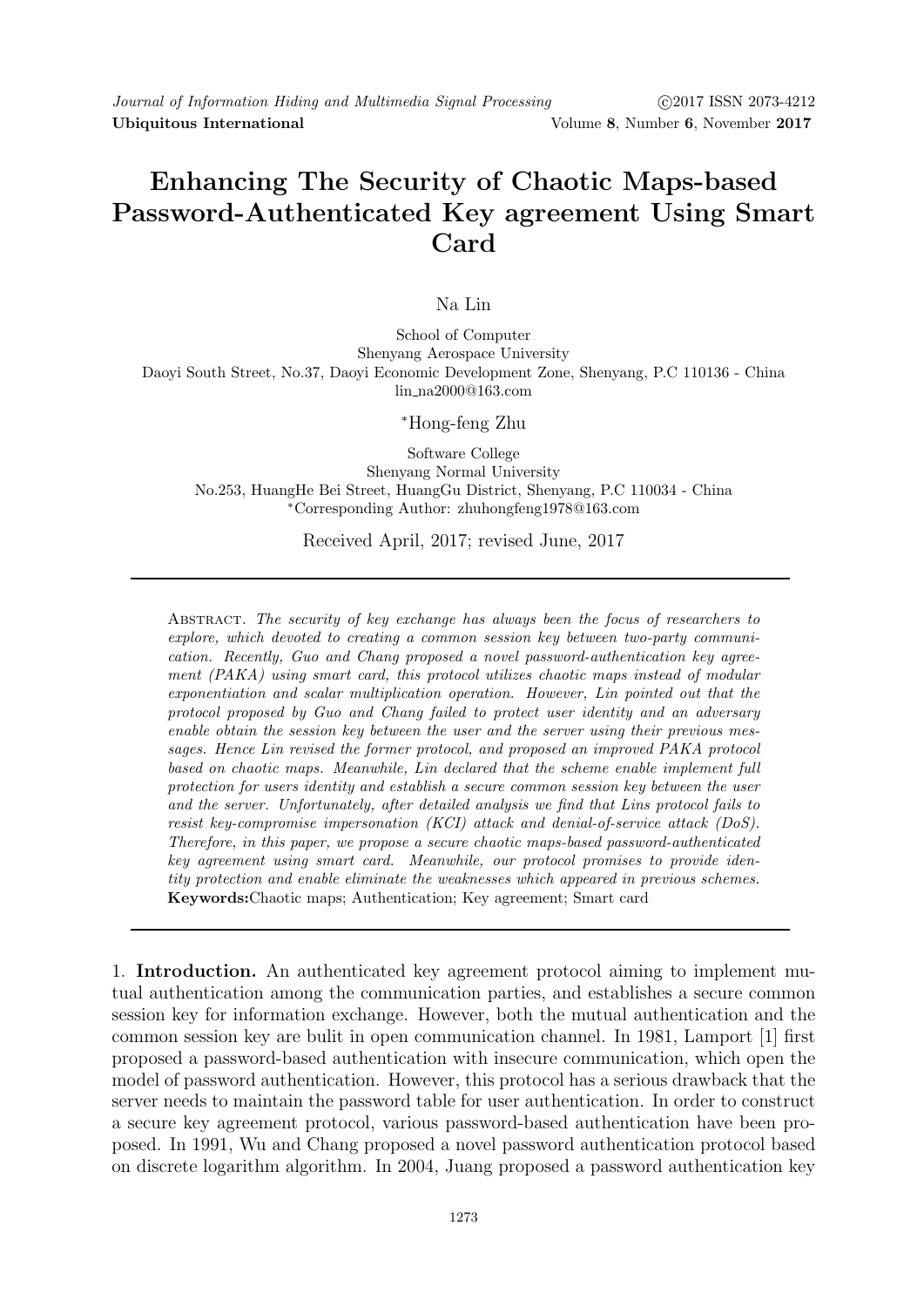agreement in multi-server environment. In 2007, Byuna et al. proposed a client-to-client password-authenticated key agreement.

Considering the smart card owns the nature of messages encryption, convenient protability and low computational cost. Recently, lots of user authentication agreements based on smart card have been proposed [2, 3]. In the initial study of password-authenticated key agreement schemes, most of them developed are mainly based on bilinear pairing algorithm. Many researchers have discovered the connection between the chaos theory and cryptography [4, 5, 6], hence they combined the significant properties of chaos with the cryptography and then construct a new encryption method to achieved secure communication. In 2009, Tseng et al. [7] proposed a novel password-authenticated key agreement based on chaotic maps, they claimed that their scheme not only achieve mutual authentication without verification table, but also keep the user anonymity property. However, in 2011, Niu and Wang showed that Tseng et al.s scheme failed to provide user anonymity and cannot achieve forward secrecy and then proposed an anonymous key agreement protocol based on chaotic maps [8] with a trusted third party. In 2012, Xue and Hong [9] found that the scheme of Niu and Wang has several drawbacks, so they presented an improved protocol without the third party. Meanwhile, in the same year, Yoon also demonstrated that Niu and Wangs scheme unable to resist Denial of Service (DoS) attack and it also has calculation efficiency problem [10]. Recently, in 2013, Guo and Chang [11] proposed a novel password-based authenticated key agreement using smart card, which utilized Chebyshev chaotic maps instead of the traditional modular exponentiation and scalar multiplication to improve the operation efficiency. They have promised that their scheme enable resist insider attack, reply attack and implement the fundamental security requirements. Unfortunately, in 2015, Yau and Phan [12] pointed out that Guo and Changs scheme failed to achieve Key-compromise impersonation (KCI) attack and parallel session attack, and it have two weaknesses in password change phase. Later, in the same year, Lin [13] also showed that the protocol of Guo and Chang cannot protect users identity because of its fixed-parameters, and according to the Chebyshev chaotic maps an outsider enable obtain the secret session key. Then Lin put forward an improved protocol to correct these weaknesses. Unfortunately, in this paper, we demonstrate that Lins protocol fails to resist key-compromise impersonation (KCI) attack and denial-of-service attack (Dos). So, in order to eliminate above weaknesses, we propose an enhanced chaotic maps-based password-authenticated key agreement, our protocol also takes advantage of smart card and promise to improve security requirements.

The rest of the paper is organized as follows: Chebyshev chaotic maps are given in Section 2. Next, we review Lins protocol and point out their vulnerabilities in Section 3. Then, a secure and efficient chaotic maps-based password-authenticated key exchange scheme using smart card is described in Section 4. In Section 5, we give the security analysis of our proposed protocol. In Section 6, we display the efficiency analysis in this section. Finally, this paper is concluded in Section 7.

2. Chebyshev Chaotic Maps. Zhang [14] proved that semi-group property holds for Chebyshev polynomials defined on interval  $(-\infty, +\infty)$ . The enhanced Chebyshev polynomials are used in the proposed protocol:

$$
T_n(x) = (2xT_{n-1}(x) - T_{n-2}(x))(\text{mod} N)
$$

where  $n \geq 2, x \in (-\infty, +\infty)$ , and N is a large prime number. Obviously,

$$
T_{rs}(x) = T_r(T_s(x)) = T_s(T_r(x)).
$$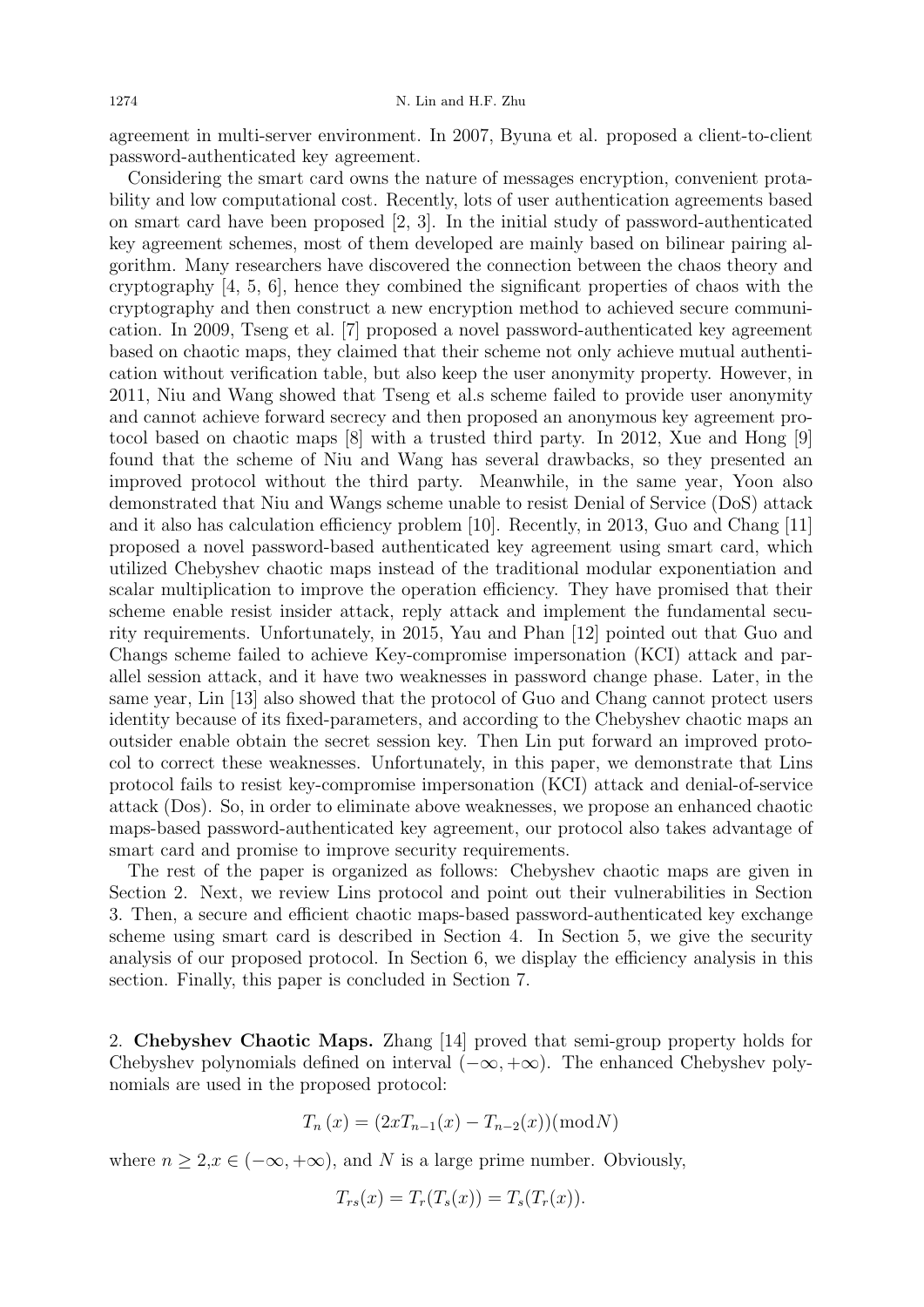Definition 2.1. (Enhanced Chebyshev polynomials) The enhanced Chebyshev maps of degree  $n(n \in N)$ are defined as:  $T_n(x) = (2xT_{n-1}(x) - T_{n-2}(x))(\text{mod }p)$ , where  $n \geq 2, x \in$  $(-\infty, +\infty)$ , and p is a large prime number. Obviously,  $T_{rs}(x) = T_r(T_s(x)) = T_s(T_r(x))$ .

Definition 2.2. (DLP, Discrete Logarithm Problem) Given an integer a,find the integer r, such that  $T_r(x) = a$ .

**Definition 2.3.** (CDH, Computational DiffieHellman Problem) Given an integer  $x$ , and the values of  $T_r(x)$ ,  $T_s(x)$ , what is the value of  $T_{rs}(x) = ?$ .

It is widely believed that there is no polynomial time to solve DLP, CDH with a nonnegligible probability.

3. Review of Lins Scheme. In 2015, Lin pointed out two security weaknesses of Guo-Changs scheme, which fails to user identity protection and an adversary enable obtain the session key based on the previous messages. Therefore, in order to eliminate the above weaknesses, Lin proposed an improved smart card-based password-authenticated key agreement (PAKA) using Chebyshev chaotic maps algorithm.

3.1. Parameter generation phase. First, S chooses a random number x to compute  $T_r(x)$  which the number r as private key. The parameters  $(x, T_r(x))$  are stored in smart card instead of being released. Then the server selects a random number  $mk$  as the master key, chooses  $h(\cdot)$  and symmetric encryption  $E_k(x)$  and decryption  $D_k(x)$  with symmetric key  $k$ .

3.2. **Registration phase.** Step 1: User  $U_i$  chooses an identity  $ID_i$ , password  $PW_i$  and a random number t, computes  $H = h(PW_i||t)$ . Then,  $U_i$  sends  $\{ID_i, H = h(PW_i||t)\}\$ to the server S.

Step 2: After receiving  $\{ID_i, H = h(PW_i||t)\}$  from  $U_i$ , server S computes  $R =$  $E_{mk}(ID_i||H)$  with  $mk$  and  $D = H \oplus (x||T_r(x))$ . Stores  $(R, h(\cdot), E_k(\cdot), D_k(\cdot), D)$  into the smart card. Then,  $S$  sends the smart card to  $U_i$ .

Step 3: After receiving the smart card from  $S$ , user  $U_i$  puts the random number t into this smart card.



Figure 1. Registration Phase of Lins protocol

3.3. Authentication phase. In this section,  $U_i$  and S achieve mutual authentication, the detailed processes are shown in Fig.2.

Step 1:  $U_i$  inputs identity  $ID_i$  and password  $PW_i$ , the smart card computes  $(x||T_r(x)) =$  $H \oplus D$ . Then, chooses a random number j computes  $m = T_j T_r(x)$ ,  $Q = h(ID_i||H)$ ,  $Z =$  $E_m(Q||R||T_1)$  where  $T_1$  is current timestamp. Then  $U_i$  sends  $\{R, T_i(x), Z\}$  to S.

Step 2: After receiving  $\{R, T_j(x), Z\}$  from  $U_i$ , S computes  $m = T_r T_j(x)$ . Decrypts Z by  $\{Q, R, T_1\} = D_m(Z)$ , checks if the timestamp  $T_1$  is valid. If holds, S decrypts received R with the  $mk$  to obtain the $(ID'_i, H')$ , and compares whether  $h(ID'_i||H') \stackrel{?}{=} Q$ . If holds, the server S chooses a random number s and computes  $T_s(x)$ ,  $N = h(ID_i||T_2)$  and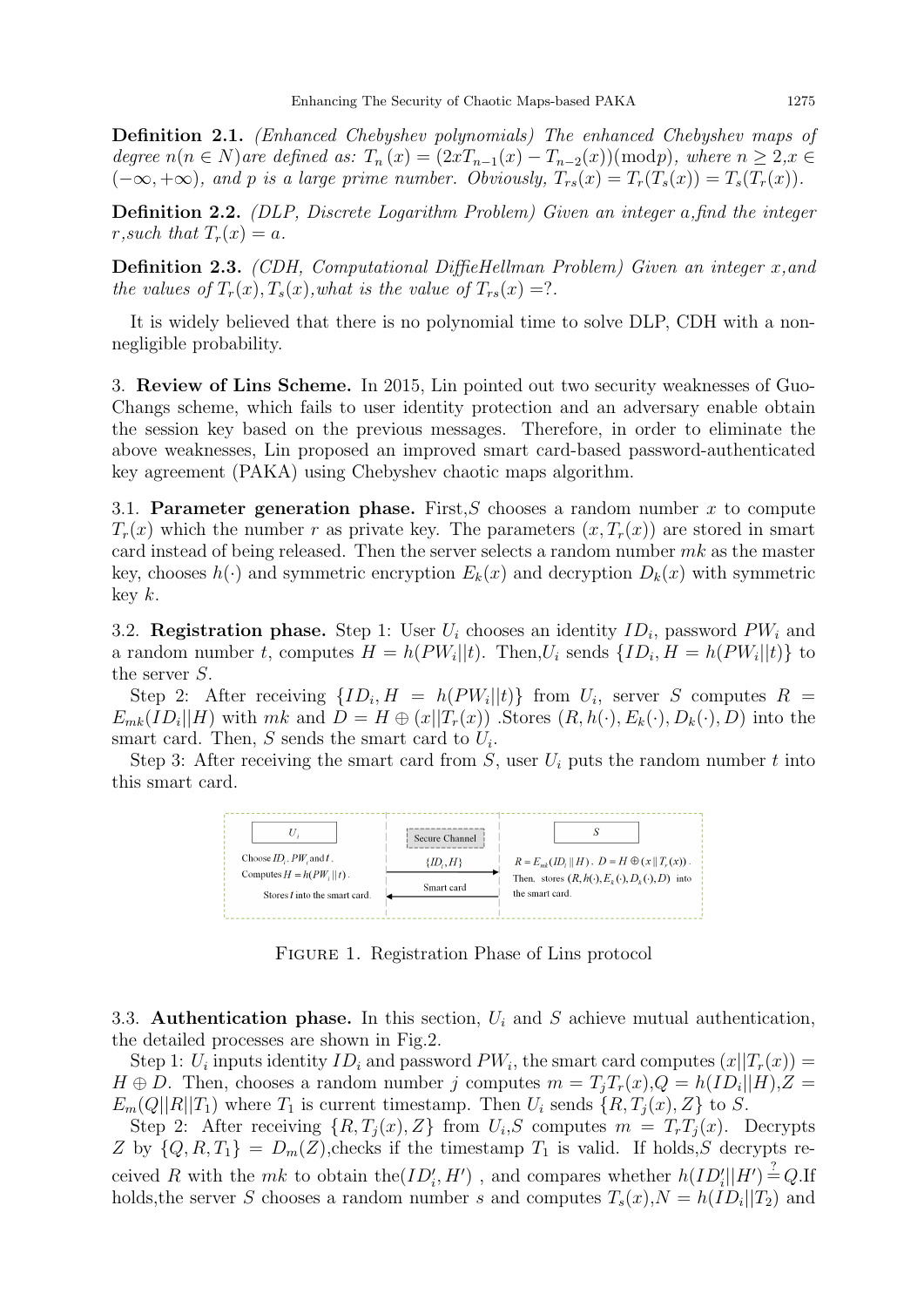$W = E_m(T_s(x)||N||T_2)$  where  $T_2$  is the current timestamp. Finally, S sends  $\{W\}$  to  $U_i$ . Meanwhile, S computes the common session key  $SK = T_sT_j(x)$  with  $U_i$ .

Step 3: After receiving  $\{W\}$  from S, the smart card computes  $D_m(W) = \{T_s(x), N, T_2\}.$ Checks whether the timestamp  $T_2$  is acceptable, and computes  $N' = h(ID_i||T_2)$ . Compares whether  $N' \stackrel{?}{=} N$ , if holds,  $U_i$  computes the common session key  $SK = T_jT_s(x)$  with S.



Figure 2. Authentication Phase of Lins protocol

3.4. Password change phase. If  $U_i$  intends to update the password, he/she should proceed as Fig.3.

Step 1:  $U_i$  inputs original and new password  $(PW_i, PW'_i)$ , the smart card computes  $H =$  $h(PW_i||t)$  and  $(x||T_r(x)) = H \oplus D$  with the old password. Then, selects a random number j', computes  $m' = T_{j'}T_r(x)$ , $(x||T_r(x)) = H \oplus D$  and  $Z' = E_{m'}(H||H'||R)$ . Finally, $U_i$  sends the message  $\{R, T_{j'}(x), Z'\}$  to S.

Step 2: After receiving  $\{R, T_{j'}(x), Z'\}$ , S computes  $m' = T_rT_{j'}(x)$ , decrypts Z' as  ${H, H', R} = D_{m'}(Z')$  and decrypts R with s as  ${ID_i, H} = D_{mk}(R)$ . Checks whether  $H'\underline{?}H$ , if holds,S computes  $R' = E_{mk}(ID_i||H')$ . Finally,S sends the message  $\{R'\}$  to  $U_i$ . Step 3:  $U_i$  replace R with R'.



Figure 3. Password Change Phase of Lins protocol

3.5. Security analysis of Lins protocol. Lin claimed that this protocol has achieved secure communication between the user and the server, and has provided a perfect method of establishing the common session key. In fact, there are several loopholes in authentication and password change phase. Firstly, Lins scheme fails to resist key-compromise impersonation (KCI) attack. Secondly, the user cannot update the password successfully in password change phase and easily to suffer denial-of-service (DoS) attack. In this part, we make a detailed discussion of these securiy problems.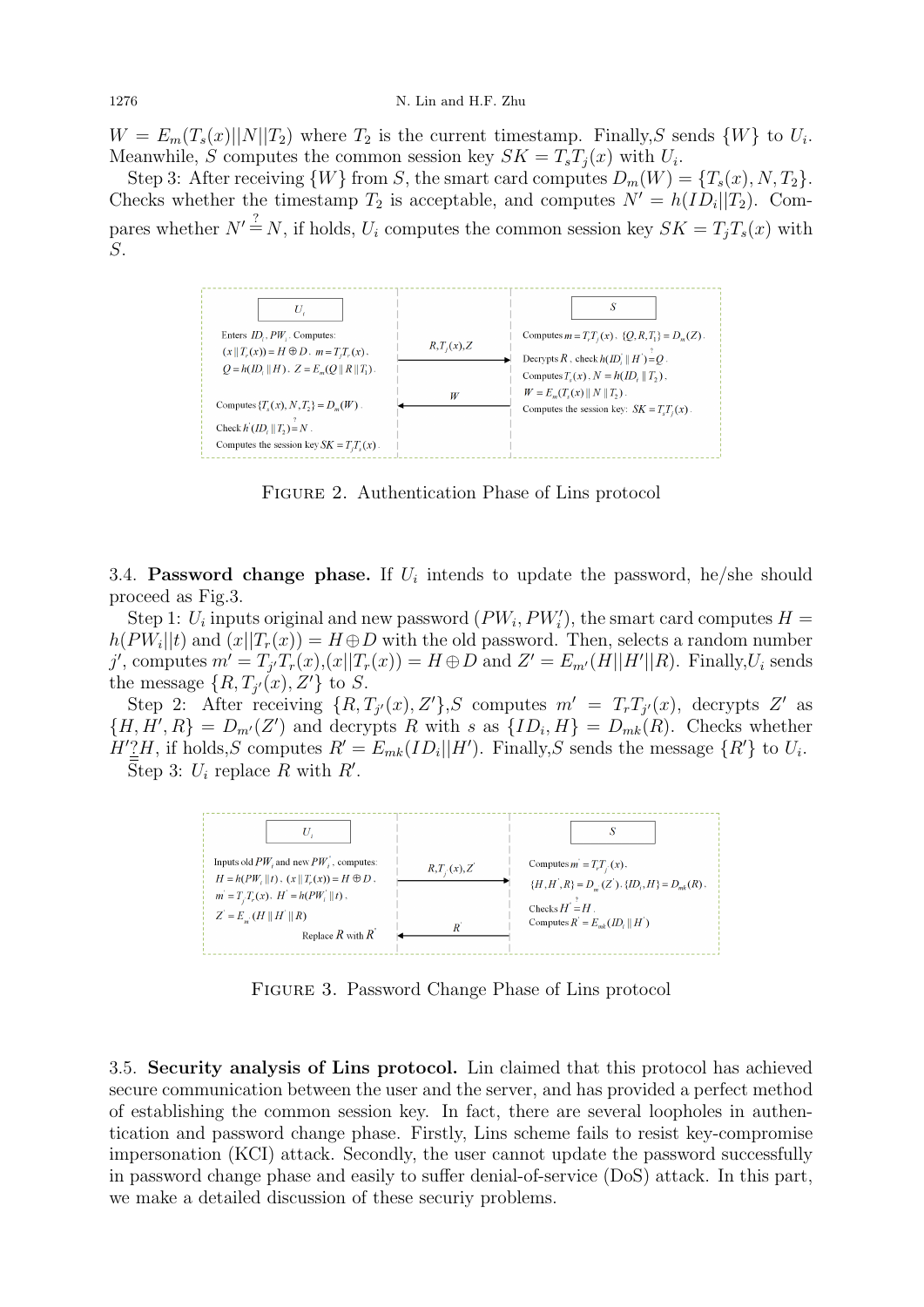#### 3.5.1. Key-compromise impersonation attack (KCI).

Definition 3.1. If the compromised of a participants long-term key cannot lead to an adversary impersonate other legitimate participants, we refer to this agreement provide key-compromise impersonation resilience.

Suppose that there are two parties A and B, the relationship between the two participants is user-to-user or user-to-server. If As long-term key or secret is compromised, but it not allow the adversary impersonate the honest participant B to establish the common session key with A, so we believe that the protocol achieves KCI resilience. In fact, researchers have drawn attention to study KCI resilience because of the affect of this attack.

**Proof:** If the server have compromised the long-term secret key s, then an adversary enable impersonate the user with the help of these derived messages. Next, we give the detailed steps of the KCI attack:

Step 1: In the authentication phase, an adversary A eavesdropping the communication between the user  $U_i$  and the server S, and then A could obtain the message  $\{R, T_i(x), Z\}$ from  $U_i$  to  $S$ .

Step 2: After obtain the value R, adversary A decrypts R and retrieve  $\{ID_i, h(PW_i||t)\}$ based on the servers compromised long-term key s.

Step 3: Now, adversary A enable impersonate  $U_i$  to establish a new session key to S as follows:

(a). Adversary A computes  $T_{j^*}(x), m^* = T_{j^*}T_r(x)$ ,  $Z^* = E_{m^*}(Q||R||T_1) = E_{m^*}(h(ID_i||H)||R||T_1^*) = E_{m^*}(h(ID_i||(PW_i||t))||R||T_1^*)$ where  $T_1^*$  is a timestamp, then A sends  $\{R, T_{j^*}(x), Z^*\}$  to S.

(b). After receiving  $\{R, T_{j^*}(x), Z^*\}$ , s computes  $m^* = T_rT_{j^*}(x)$  and decrypts the value Z<sup>\*</sup> to obtain  $\{h(ID_i||(PW_i||t))||R||T_1^*\}$ . The timestamps  $T_1^*$  is valid, so S decrypts R to obtain  $\{ID_i, h(PW_i||t)\}\$ and verify whether  $h(ID_i||h(PW_i||t)) \stackrel{?}{=} Q$ . If holds, it means S authenticates  $A$  as the legitimate user  $U_i$ .

Then,S computes  $T_s(x)$ , $W = E_{m^*}(T_s(x)||N||T_2) = E_{m^*}(T_s(x)||h(ID_i||T_2)||T_2)$ . Finally,S sends  $\{W\}$  to A who the server thinks as  $U_i$ . Meanwhile, S computes the common session key  $SK = T_sT_{j^*}(x)$ .

(c). After receiving  $\{W\}$ , A decrypts W with  $m^*$  to obtain  $\{T_s(x), h(ID_i||T_2), T_2\}$ . It means that A impersonates the legitimate user  $U_i$  and achieves authentication phase. Finally, A computes the common session key  $SK = T_{j^*}T_s(x)$ .

#### 3.5.2. Denial-of-service attack (DoS).

Definition 3.2. Denial-of-service attack is one of the common attacks in cryptography. which disallow legitimate users obtain the provided service from the other side, thereby affecting the connection with users.

Proof: According to our detailed analysis, we find that Lins protocol is easy to suffer denial-of-service attack, which the legitimate user cannot login to the server successfully. Suppose that an adversary A change the message  $R'$  to  $R^*$ . Consequently, the smart card replace R with  $R^*$ . However, when  $U_i$  intends to establish the connection to  $S, S$  will reject the request. Therefore, the user has to register to the server again, which increase the computational cost and running time. Then, we show the detailed steps as follow:

Step 1:  $U_i$  inputs the password  $PW'_i$ , computes  $H' = h(PW'_i||t)$  and  $Q' = h(ID_i||H').$ The smart card computes  $T_{j^*}(x), m^* = T_{j^*}T_r(x)$  and  $Z^* = E_{m^*}(Q'||R^*||T_1^*)$ . Then,  $U_i$ sends  $\{R^*, T_{j^*}(x), Z^*\}$  to S.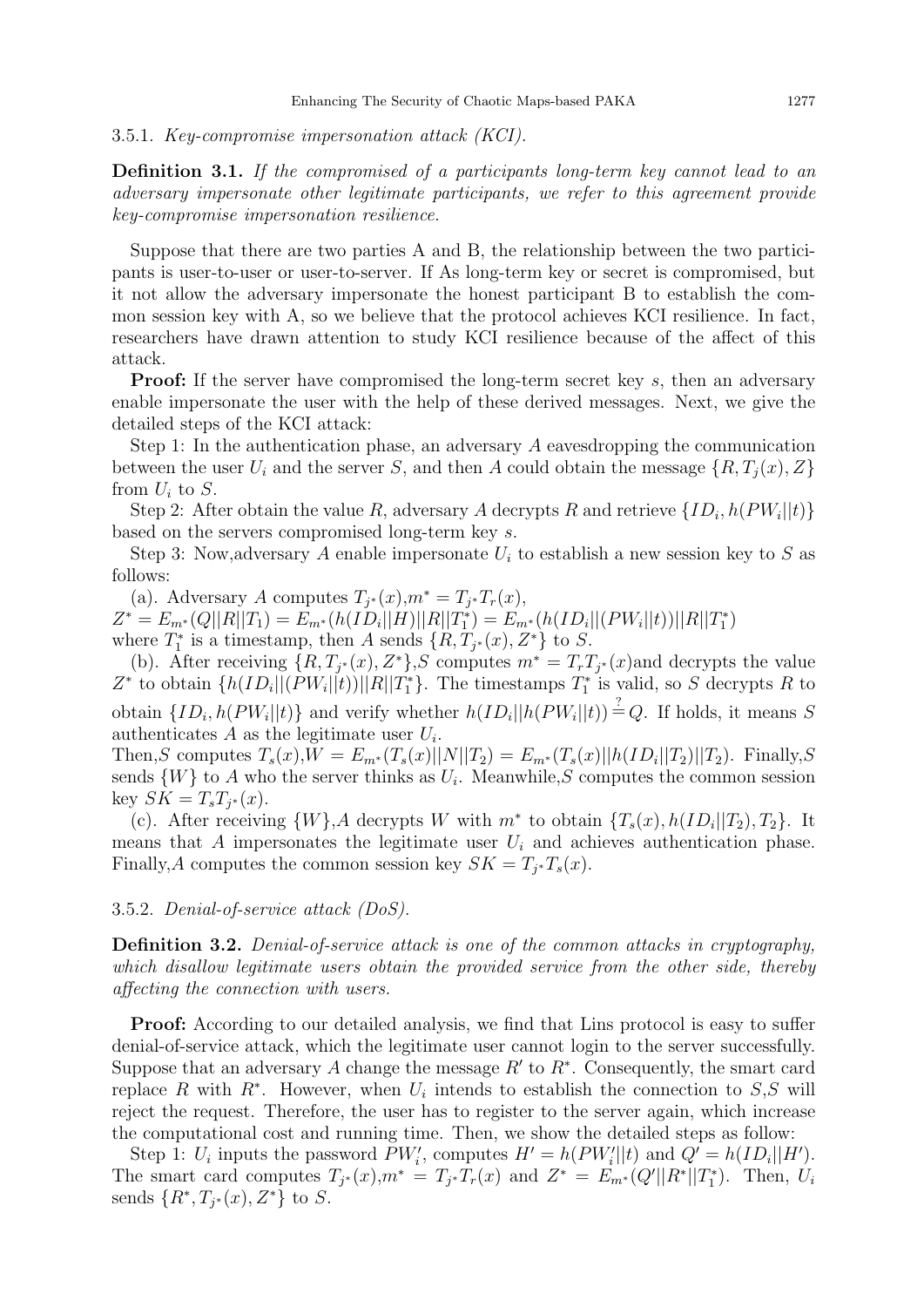

Figure 4. Denial-of-service attack on Lins scheme

Step 2: After receiving  $\{R^*, T_{j^*}(x), Z^*\}, S$  computes  $m^* = T_rT_{j^*}(x)$  and decrypts  $Z^*$  with  $m^*$  to obtain the value  $\{Q', R^*, T_1^*\}$ , S checks the validation of the timestamp  $T_1^*$ . Then, S decrypts  $R^*$  with  $mk$  to compute  $Q^* = h(D_{mk}(R^*))$  and finds  $Q^* \neq Q'$ . It is worth noting that whatever  $R^*$  is a random text or previous information, the decrypted value cannot equal to the current value  $Q'$ . Therefore,  $S$  rejects this request.

4. The Proposed Scheme. In the processing of analysis, we find that Lins scheme fails to resist key-compromised impersonation attack and denial-of-service attack. For the purpose of eliminate these weaknesses, in this section, we propose an enhanced passwordauthenticated key agreement based on chaotic maps, our protocol also use the smart card to achieve messages storage and computation. The proposed protocol consists of three phase: the registration phase, the authentication phase and the password change phase.

The user *i*:  $U_i$ ; The server: *S*; User *i's* identity: *ID<sub>i</sub>*; User *i's* password: *PW<sub>i</sub>*;  $E_k(\cdot)/D_k(\cdot)$  means that symmetric encryption/decryption with the secret keyb k;  $h(\cdot)$ represents one-way hash function;  $T_1, T_2$  are current timestamp respectively, while SK is the common session key between the user and server.

4.1. Registration phase. In this phase, the user register to the server is confidential, which means that the messages delivered between  $U_i$  and S is in a secure channel, the detail processes are shown in Fig.5.

Step 1:  $U_i$  chooses an identity  $ID_i$ , the password  $PW_i$ , a random number t and computes  $K = h(PW_i||t)$ . Then,  $U_i$  sends the message  $\{ID_i, K = h(PW_i||t)\}\$ to S.

Step 2: After receiving  $\{ID_i, K\}$ , S computes  $R = E_s(ID_i || K)$  with the private master key s.S computes  $M = K \oplus R$  and  $N = R \oplus (x||T_r(x))$ . Then, S sends the smart card  $\{(M, N, h(\cdot), E_k(\cdot), D_k(\cdot))\}$  to  $U_i$ .

Step 3: After receiving the smart card,  $U_i$  inputs t into the smart card, so  $SC =$  $\{(M, N, h(\cdot), E_k(\cdot), D_k(\cdot), t)\}.$ 



Figure 5. Registration Phase of our protocol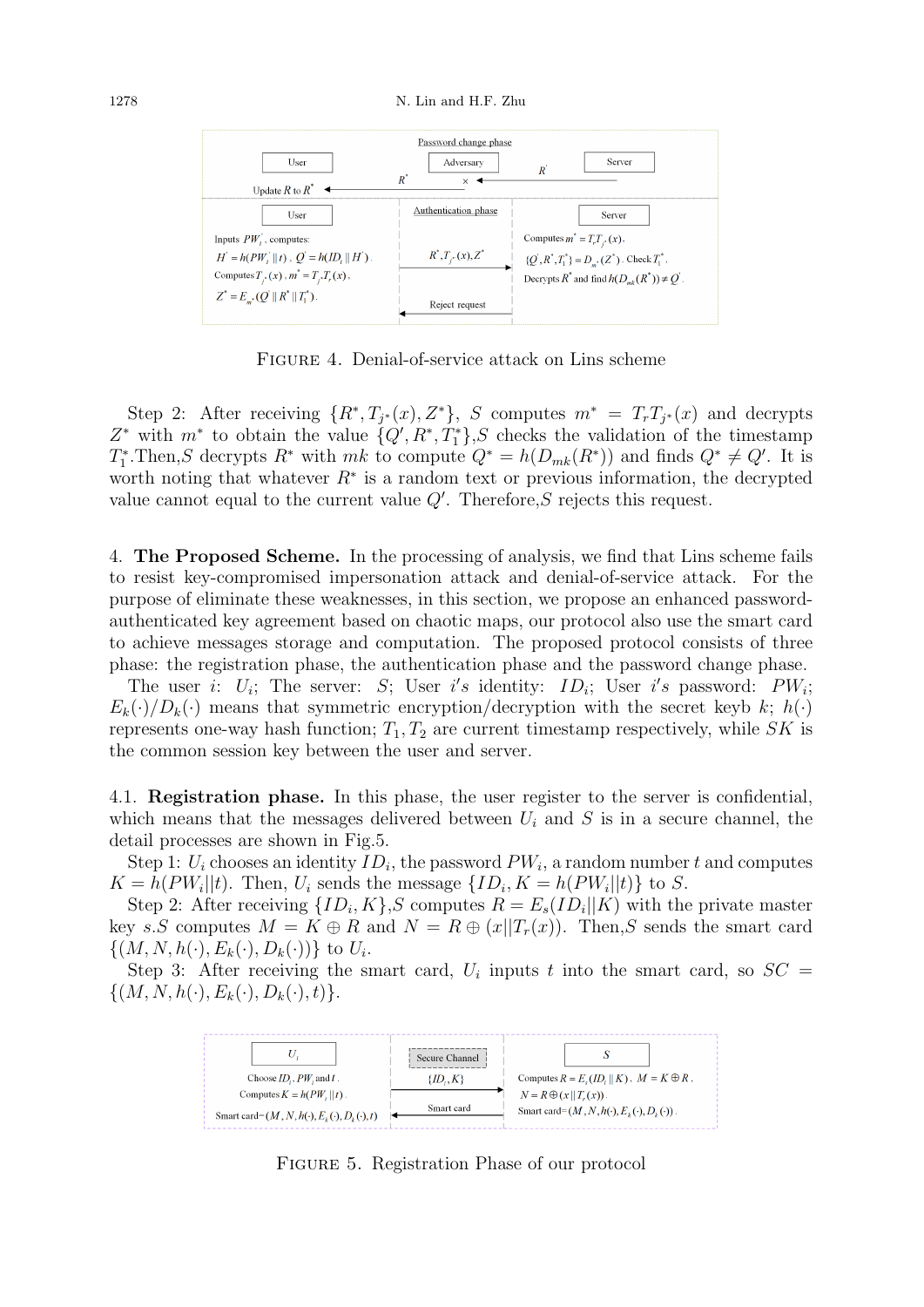

Figure 6. Authentication Phase of our protocol

4.2. **Authentication phase.** A common session key  $SK$  is established between  $U_i$  and S, the detailed processes are shown in Fig.6.

Step 1: $U_i$  enters his/her  $ID_i$  and  $PW_i$ , the smart card computes  $R = M \oplus K$ ,  $(x||T_r(x)) =$  $N \oplus R$ . Next,  $U_i$  chooses a random number j and computes  $u = T_m T_r(x)$ ,  $D =$  $h(ID_i||K), X = E_u(D||R||T_1)$  where  $T_1$  is current timestamp. Then,  $U_i$  sends the message  ${T_m(x), X}$  to S.

Step 2: After receiving  $\{T_m(x), X\}$ , S computes  $u = T_rT_m(x)$ . Decrypts Z by  $\{D, R, T_1\}$  =  $D_u(X)$ , checks the timestamp  $T_1$ . If holds, S decrypts R with the master key s to obtain  $(ID'_i, K')$ , checks if  $h(ID'_i|| K') \stackrel{?}{=} D$ . If holds, S chooses n and computes  $T_n(x)$ ,  $E =$  $h(ID_i||T_2)$  and  $Y = E_u(T_n(x)||E||T_2)$ , where  $T_2$  is the current timestamp. Finally, S sends  $\{Y\}$  to  $U_i$ . Meanwhile, Scomputes the session key  $SK = T_nT_m(x)$ .

Step 3: After receiving  $\{Y\}$ ,  $U_i$  computes  $D_u(Y) = \{T_n(x), E, T_2\}$ . Checks whether the timestamp  $T_2$  is acceptable, verify whether  $h'(ID_i||T_2) \stackrel{?}{=} E$ , if holds,  $U_i$  computes the common session key  $SK = T_m T_n(x)$ .

4.3. Password change phase. Password change phase intends to help the legitimate user to update his/her password. The detailed processes are shown as Fig.7.

Step 1:  $U_i$  enters his/her original password and new password  $(PW, PW')$ , the smart card computes  $K = h(PW_i||t)$ . Then, the smart card selects a random number m', computes  $u' = T_{m'}T_r(x), K' = h(PW_i'||t)$  and  $X' = E_{u'}(K||K'||R)$ . Finally,  $U_i$  sends the message  $\{T_{m'}(x), X'\}$  to S.

Step 2: After receiving  $\{T_{m'}(x), X'\}$ ,S computes  $u' = T_rT_{m'}(x)$ , decrypts X' with u' as  $\{K, K', R\} = D_{u'}(X')$  and decrypts R with its master key s as  $\{ID_i, K\} = D_s(R)$ . Verify whether  $K' \stackrel{?}{=} K$ , if holds, S computes  $R' = E_s(ID_i || K')$  and  $M' = K' \oplus R'$ . Then, S sends the message  $\{M'\}$  to  $U_i$ .

Step 3: After receiving  $\{M'\}$  from S, the user  $U_i$  computes  $R' = M' \oplus K'$ , and then replace  $R$  with  $R'$ .



Figure 7. Password Change Phase of our protocol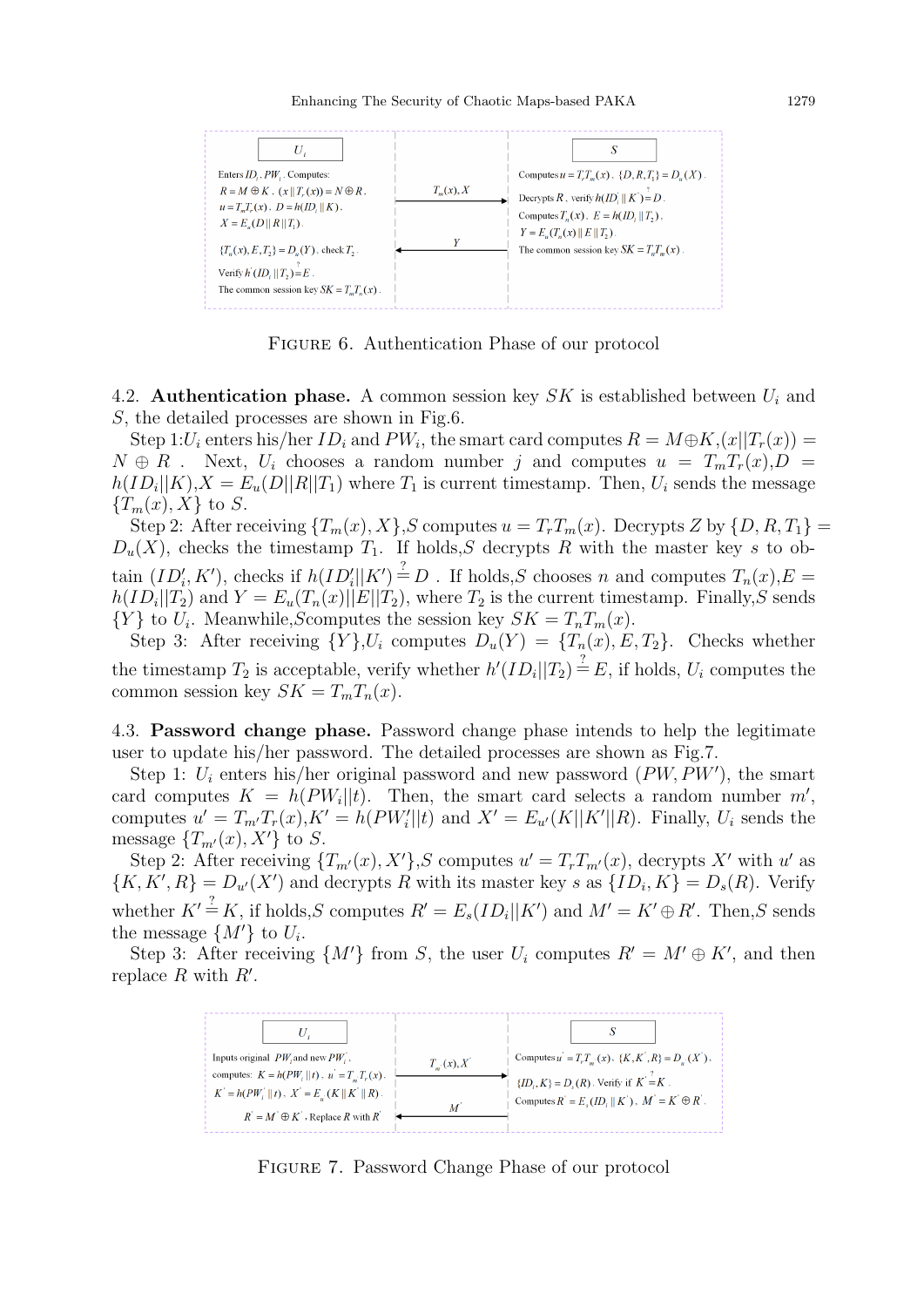5. Security Consideration. In this paper, we propose an improved password-authenticated key agreement using smart card based on chaotic maps. From analyzed Lins protocol, we found that it fails to resist key-compromise impersonation (KCI) attack and denialof-service (DoS) attack. Therefore, we propose an improved protocol to eliminate above weaknesses. Then, we give a detailed security analysis of our scheme.

# 5.1. Key-compromise impersonation attack.

Definition 5.1. In the user-to-server model, if servers long-term key is compromised, any adversary cannot impersonate the legitimate user to establish a session key with the compromised server.

**Proof:** Suppose that an adversary A eavesdrops the communication between the user  $U_i$ and the server S during the authentication phase. Then A obtains  $\{T_m(x), X\}$  from  $U_i$  to S.In our protocol, the value  $(x, T_r(x))$  is protect by  $U_i$  and S, the third part cannot obtain the secret values. So A cannot compute  $u = T_mT_r(x)$  and  $X = E_u(D||R||T_1)$ . Therefore, even A owns servers long-term key,A still cannot launch key-compromise impersonation attack. Considering that our protocol based on the smart card, so A could steal the smart card to obtain the message and launch KCI attack. Unfortunately, although A steal the smart card from  $U_i$  and obtain  $\{M, N, h(\cdot), E_k(\cdot), D_k(\cdot), t\}$ ,  $M \oplus N = K \oplus R \oplus R \oplus (x||T_r(x))$ . However, the message K and  $(x||T_r(x))$  are not open in our protocol. Hence, A cannot get the message  $R$  under this computation. In other words,  $A$  fails to launch key-compromise impersonation attack.

# 5.2. Denial-of-service attack.

Definition 5.2. Denial-of-service attack means that the adversary changes the transmitted messages between the user and the server in the password change phase, aiming to disrupt the communication between them.

Proof: Suppose that an adversary A eavesdrops the communication between the user  $U_i$  and the server S, obtain the message  $\{T_{m'}(x), X'\}$  and  $\{M'\}$ . Then,A changes  $\{M'\}$ to  $\{M^*\}\$ and sends it to  $U_i$ . After receiving  $\{M^*\}\$ from  $S, U_i$  intends to retrieve  $R'$  from  $M^*$  with K'. However,  $U_i$  cannot retrieve R' because of the wrong message from S. So,  $U_i$  sends a reject response to S in the password change phase. It means that  $U_i$  fails to update the password. Therefore, we believe that the adversary A unable launch the Denial-of-service attack successfully. The concrete process can be found in Fig.8.



Figure 8. Resist to Denial-of-service attack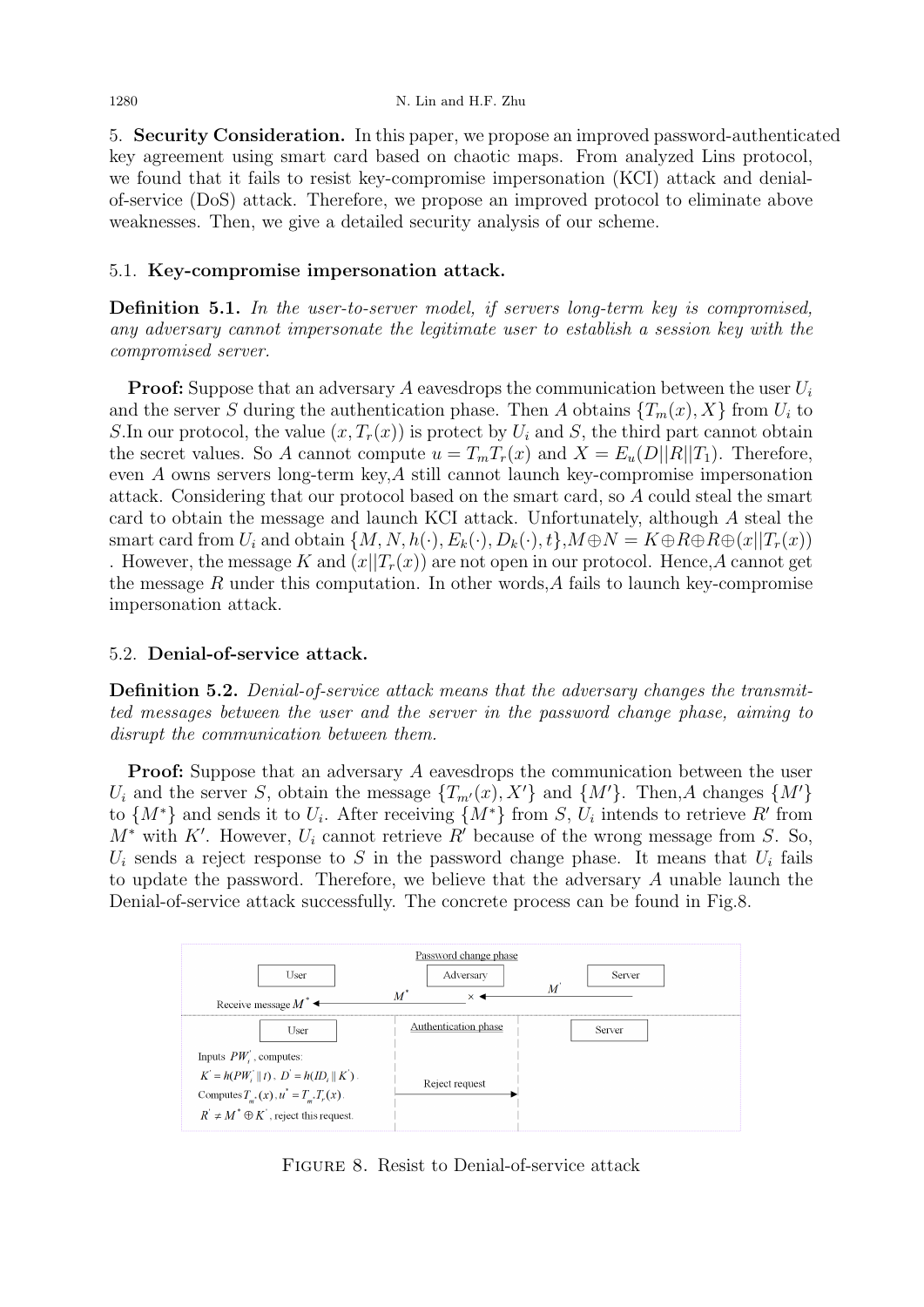# 5.3. Server impersonation attack.

Definition 5.3. Server impersonation attack means that a forge server could be identified by the legal user, and this attack could threat the security of protocol.

**Proof:** An authorized server holds the message  $\{(M, N, h(\cdot), E_k(\cdot), D_k(\cdot))\}$  and secret value  $(x||T_r(x))$ . Suppose an adversary A intends to impersonate a server to launch a server impersonation attack,A intercepts  $\{T_m(x), X\}$  in the authentication phase. Then,A computes  $u' = T_{r'}T_m(x)$  with  $T_{r'}(x)$ , decrypt X with u'. However, A cannot derive the value from X due to  $u' \neq u$ . Meanwhile, based on Chebyshev chaotic maps hard problem, A unable guess the same value as  $r$ . Therefore, we believe that an attacker cannot launch server impersonation attack.

Table 1. Comparisons between our proposed scheme other literatures

|                  | Identity       | Known-key            | Mutual               | Impersonation        | KCI                  | DoS            |  |
|------------------|----------------|----------------------|----------------------|----------------------|----------------------|----------------|--|
|                  | Protection     | Secrecy              | Authentication       | Attack               | Attack               | Attack         |  |
| Our protocol     | Yes            | Yes                  | $\operatorname{Yes}$ | $\operatorname{Yes}$ | $\operatorname{Yes}$ | Yes            |  |
| Lin $[13](2015)$ | $\rm No$       | $\operatorname{Yes}$ | Yes                  | Yes                  | $\rm No$             | N <sub>o</sub> |  |
| Guo et           | N <sub>o</sub> | Yes                  | $\operatorname{Yes}$ | No                   | N <sub>o</sub>       | N <sub>o</sub> |  |
| al. $[11](2013)$ |                |                      |                      |                      |                      |                |  |
| Li et            | N <sub>o</sub> | No                   | $\operatorname{Yes}$ | N <sub>o</sub>       | N <sub>o</sub>       | Yes            |  |
| al. $[4](2010)$  |                |                      |                      |                      |                      |                |  |

6. Efficiency Analysis. Chaos refers to the seemingly random irregular movement in a deterministic system, aiming to reveal the simple rules behind it. Chaos system has its unique characteristics, such as uncertainly, boundness, ergodicity and unpredictability, etc. In chaos theory systems, chaotic maps-based Chebyshev polynomials algorithm has been widely used in the secure communication, which as a category of single chaotic publickey algorithm. Chaotic maps encryption algorithm based on two difficult problemsDLP and CDH, and owns the unique semi-group nature to achieve user encryption. Compared to the RSA and ECC encryption algorithm, chaotic maps encryption algorithm avoids scalar multiplication and modular exponentiation computation, offers faster computation, smaller key sizes as well as memory, energy and bandwidth savings.

In this section, we make a comparison among Lins, Guo et al.s and our protocol. From the analysis, we can find that although the efficiency of our protocol is not most perfect, our improved scheme eliminates the weaknesses of other protocols. Therefore, compared to improve the efficiency, our protocol focus on solve these loopholes.The detailed efficiency analysis is shown in Table 2 as follows.

7. Conclusion. In this paper, we propose an improved password-authenticated key agreement using smart card. Our protocol based on Chebyshev chaotic maps, utilizes two hard problems and semi-group property to achieve secure communication. We analyzed previous schemes and found that these protocols cannot resist malicious attacks from the third party. Therefore, we propose a secure protocol to help establish a common session key between the user and the server. Our protocol not only provide mutual authentication in user-to-server model, , but also withstand a series of attacks. Compared with other related protocols, the application prospect of our protocol is considerable.